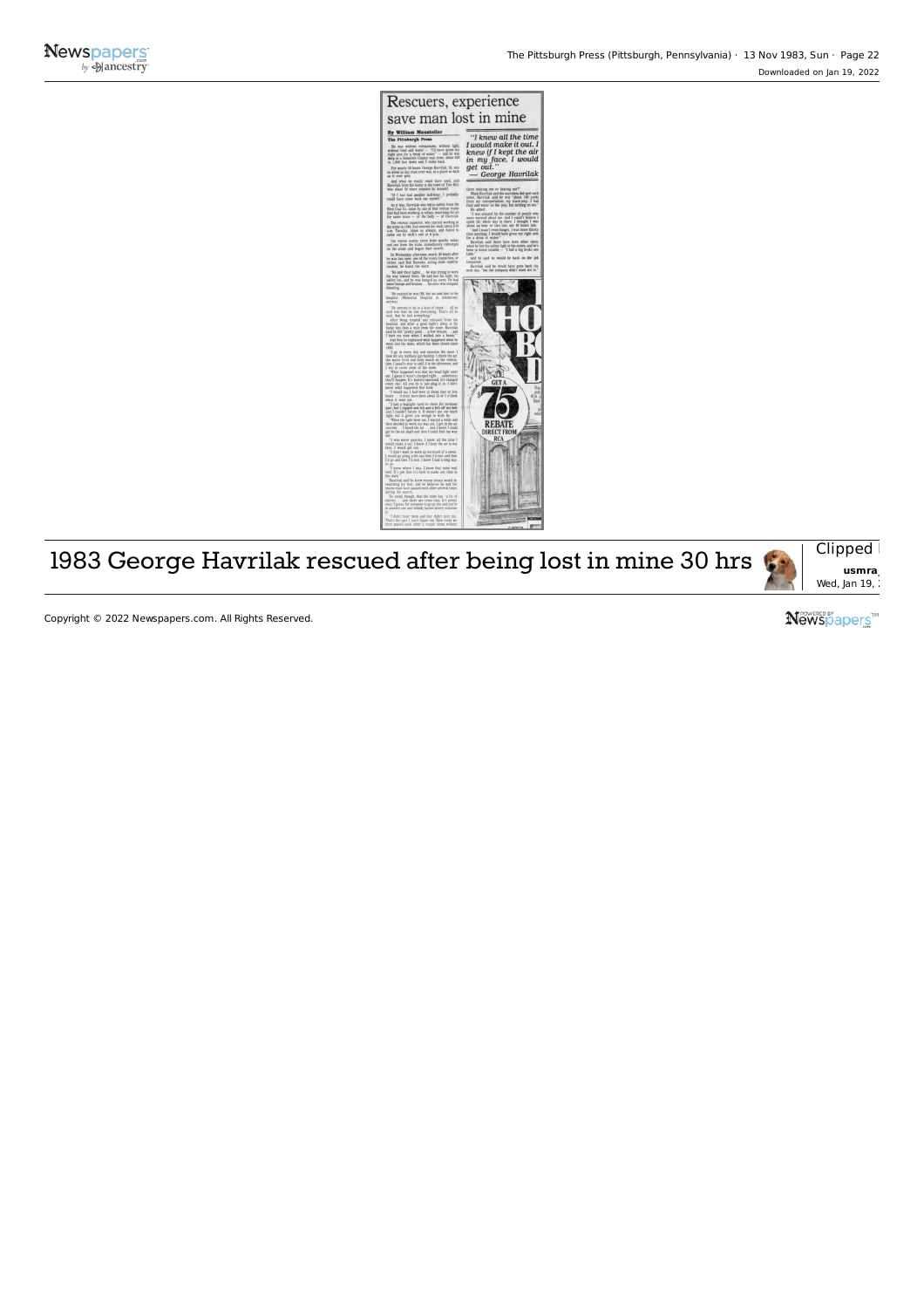

## 1983 George Havrilak rescued after lost on mine 30 hrs



Copyright © 2022 Newspapers.com. All Rights Reserved.

Newspapers<sup>"</sup>